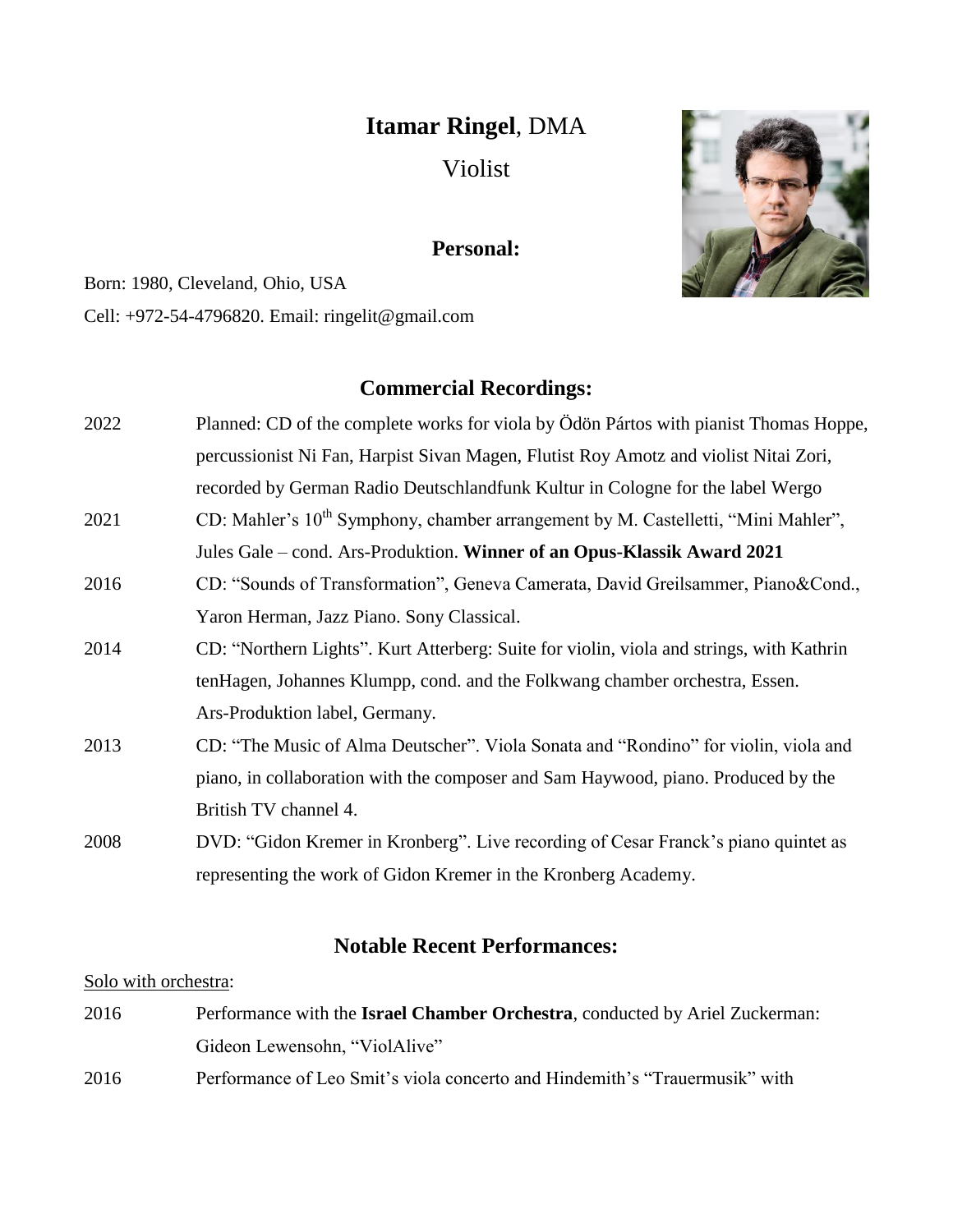|      | the Jewish Chamber Philharmonic, Dresden.                                                   |
|------|---------------------------------------------------------------------------------------------|
| 2014 | <b>Kronberg Academy Soloists</b> (no conductor), Hindemith "Trauermusik"                    |
| 2014 | Ra'anana Sinfonietta, Rafi Kadishzon, cond., Ariel Lazarus Viola Concerto premiere          |
| 2013 | <b>Israel Contemporary Players</b> directed by Jolt Nagy and Echo Ensemble, Berlin directed |
|      | by Manuel Nawri. Luciano Berio "Chemins II"                                                 |
| 2013 | Tel-Aviv Soloists Ensemble, J.S. Bach Brandenburg Concerto No. 6                            |
| 2011 | Israel Philharmonic Orchestra, Omer Wellber, cond., Yinam Leef Viola Concerto               |
| 2008 | Neues Kammerorchester, Potsdam, Germany, Ud Joffe, cond., Mark Kopitman                     |
|      | "Kaddish"                                                                                   |
| 2007 | Jerusalem Symphony Orchestra, Mendi Rodan z"l, cond., Oedoen Partos Viola                   |
|      | Concerto                                                                                    |
|      |                                                                                             |

### Solo recital:

| 2022           | Konzerthaus Berlin, the music of Ödön Pártos, Musica Reanimata                          |  |  |
|----------------|-----------------------------------------------------------------------------------------|--|--|
| 2021           | Recital and discussion on the music in the book "Moment Musical" by Y.Kenaz             |  |  |
| 2014           | Henry Crown Hall, Jerusalem, "Etnachta" series.                                         |  |  |
| 2011           | Kirchberg Forum, Lollar, Germany                                                        |  |  |
| 2009           | Jerusalem Music Center, "Youth at the Centre"                                           |  |  |
| 2008, 2010     | Museum of Musical Instruments, Berlin                                                   |  |  |
| Chamber music: |                                                                                         |  |  |
| 2020-21        | House concert series in Jerusalem and outskirts, and the Finnish Embassador residence.  |  |  |
| 2020-21        | Chamber music series through the JSO: Café Tmol Shilshom, King David hotel              |  |  |
| 2019           | Armenian Festival in Jerusalem: Collaborations with Duduk virtuoso Gevorg Dabaghian     |  |  |
|                | and composer Vache Sharafian                                                            |  |  |
| 2019           | Kfar Blum Chamber Music series: Piano Quartets by Mozart and Brahms                     |  |  |
| 2018           | Hungarian composers' series: Composer-portraits of Pártos, Hajdu, Ligeti and Kurtag, in |  |  |
|                | Raanana and Beer-Sheva                                                                  |  |  |
| 2018           | Trio "Figment": Concert of Jewish women composers in Potsdam Museum                     |  |  |
| 2018           | With Iris Jortner, Cello, Ralph Allen, Violin, and Dror Semmel, Piano, performances in  |  |  |

2018 With Iris Jortner, Cello, Ralph Allen, Violin, and Dror Semmel, Piano, performances in Rishon leZion and Jaffa Auditoriums, Piano Quartets by Schumann and Brahms, and Bach's Goldberg Variations.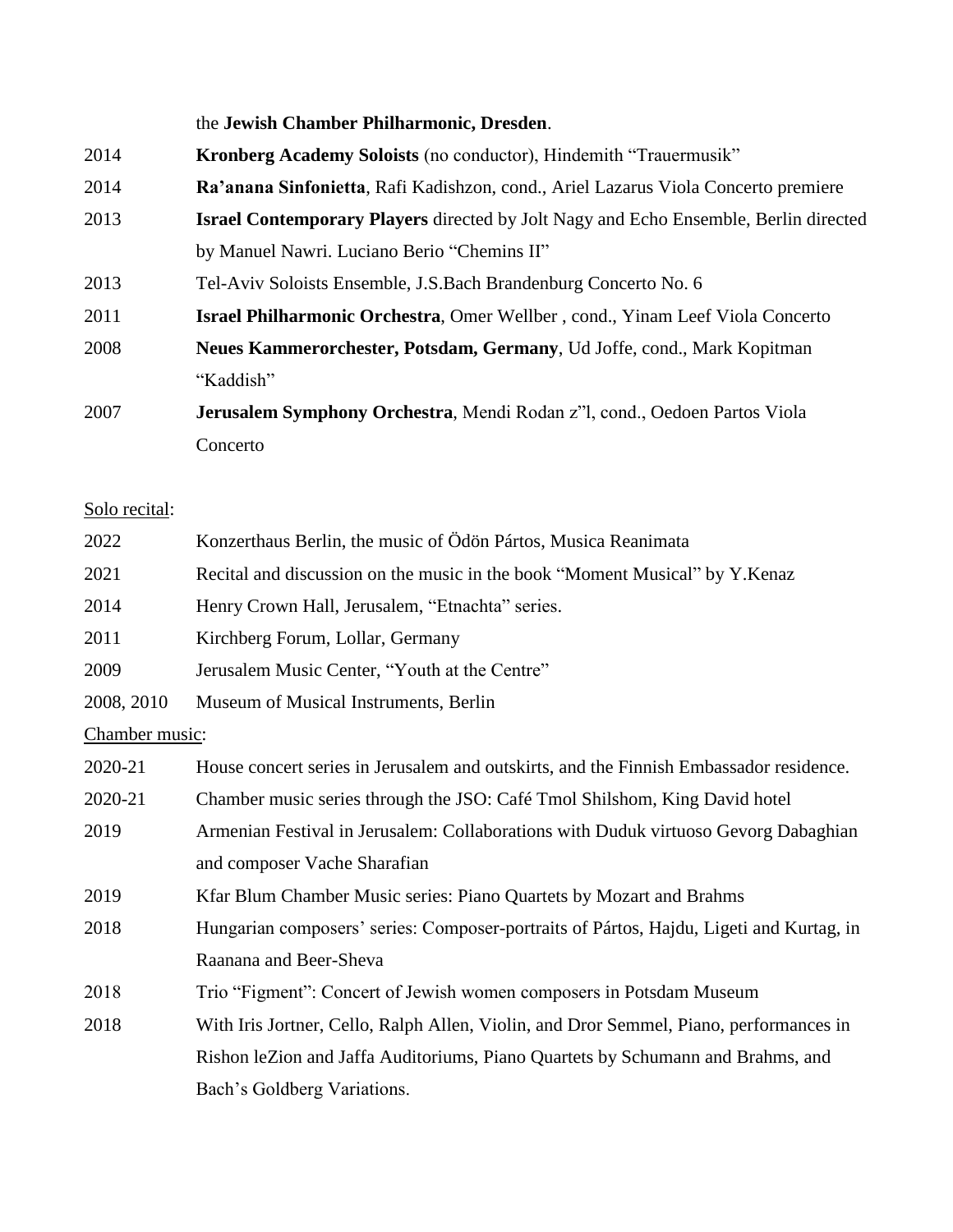- 2017 Performances with trio "Figment" : Nur Ben-Shalom, Clarinet and Naaman Wagner, Piano, in Berlin and Potsdam.
- 2017 Performances with the Kontakt Ensemble in Israel
- 2016 90<sup>th</sup> birthday concert for **Gyorgy Kurtag** in the Free Academy of Arts, Hamburg
- 2015 Kefar Blum Chamber Music Festival, Israel.
- 2014 **Jerusalem** Chamber Music Festival; Open Chamber Music, Prussia Cove, **England**; guest chamber musician at the MS-Europa cruise ship; Retrospective of the chamber music of Ernst Toch in the **Konzerthaus**, Berlin; piano quartets program with **Liszt Trio**, Weimar
- 2013 Member of the **"16" string quartet** of the Meitar Ensemble, multiple projects and premieres
- 2012 Chamber music festivals in **Greece, the Netherlands and Jerusalem**. Substitute violist with the Gavriel Lipkind Quartet and the Israeli Contemporary String Quartet
- 2011 Tour in **Hungary** with the Berlin-Budapest String Quartet and in **Spain** with the Meitar Ensemble
- 2010 Performance for the **Frankfurt Radio** (HR) music from ghetto Kaunas, Lithuania.
- 2008, 2010 "Chamber Music Connects the World" in Kronberg, Germany- collaborations with **Gidon Kremer, Lynn Harrell, Gary Hoffman.**
- 2007-10 **Yellow Barn** Music School and Festival, Vermont. collaborations with members of the Peabody Trio, Anthony Marwood, Susan Narucki, Michael Kannen, Jean-Michel Fonteneau, and Mark Hill.
- 2004-5 **Ravinia Festival, Chicago**: Solo and chamber music performances, including collaborations with Miriam Fried, Paul Biss and Atar Arad.
- 2004 With **Yo-Yo Ma** and the "Silk Road Ensemble": public performances during a workshop in Tanglewood and Carnegie Hall.

Chamber orchestra:

2016-17 **Principal** and tutti violist, Geneva Camerata 2013-15 **Principal violist**, Tel Aviv Soloists Ensemble 2013 **Guest principal violist** with the Stuttgart chamber orchestra 2011 **Guest principal violist** with Amsterdam Sinfonietta (conductorless) 2007 Verbier Chamber Orchestra, conducted by Yuri Bashmet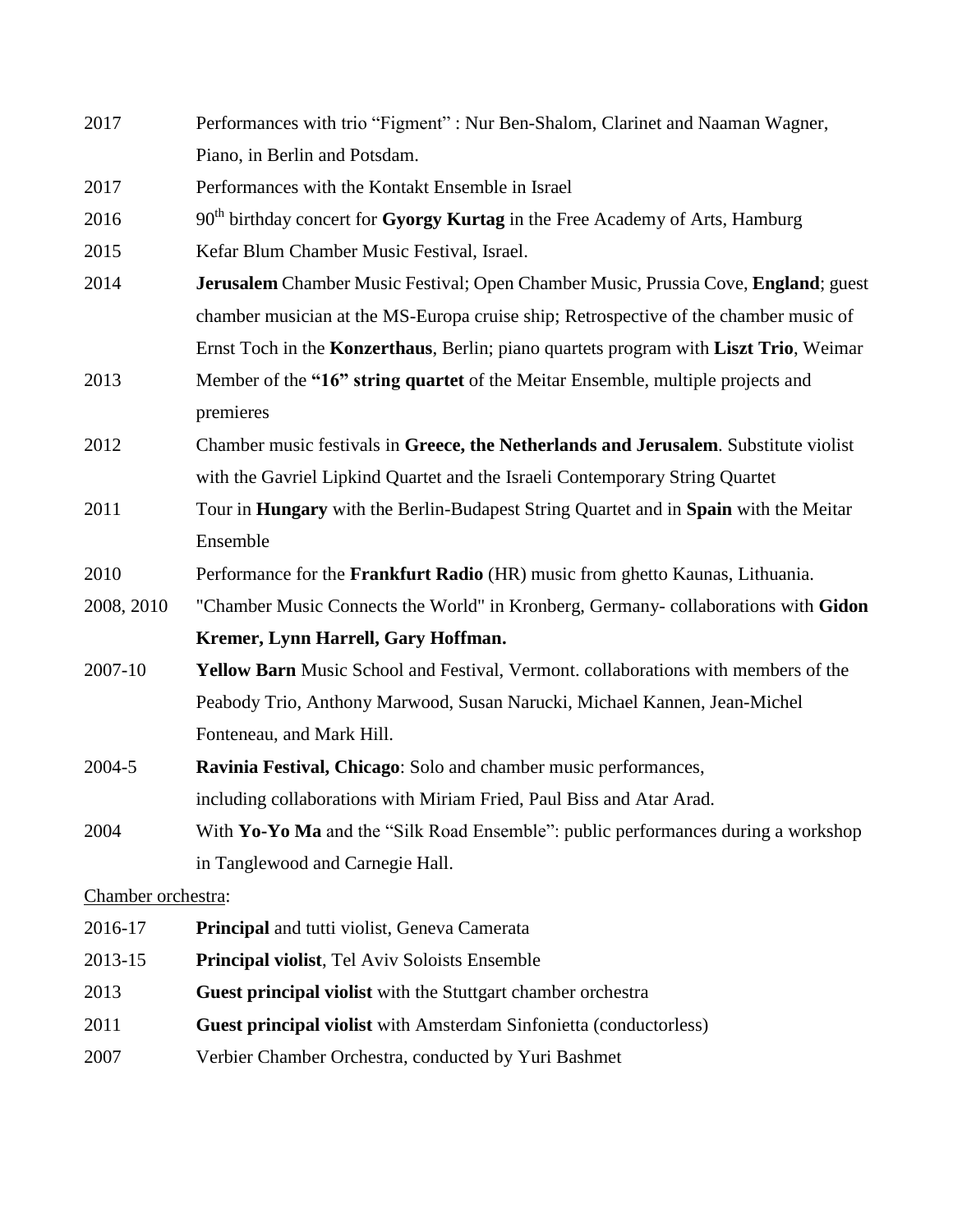Symphony orchestra:

| Since 2018 | <b>Principal violist, Jerusalem Symphony Orchestra</b>                                              |
|------------|-----------------------------------------------------------------------------------------------------|
| 2013       | Guest principal violist, Berlin Radio Orchestra                                                     |
| 2012       | <b>Principal violist</b> in the opera house, Valencia, Spain, invited by <b>Maestro Zubin Mehta</b> |
| 2009       | Substitute with the Berlin Philharmonic Orchestra.                                                  |
| 2000-2001  | Member of the UBS Verbier Festival Youth Orchestra. Musical director: James Levine,                 |

other conductors: Laurence Foster, Paavo Järvi, Kent Nagano, Zubin Mehta, Wolfgang Sawallisch, Yuri Temirkanov.

### **Teaching Experience:**

- Since 2021 Teacher of private students and through the Jerusalem conservatory for music and dance.
- 2017-18 Private and chamber music teacher at Hassadna Conservatory in Jerusalem
- 2017 Replacement teacher for the class of Guy Ben-Ziony at the Hochschule für Musik Mendessohn Bartholdy, Leipzig
- 2015-17 Private teacher for viola and solfege in Berlin
- 2013-14 Assistant of professor **Tabea Zimmermann** at the "Hanns Eisler" Music Academy, Berlin
- 2014, 2010 **Faculty** member at the Young Artists Program, **Yellow Barn** Music School and Festival, Vermont, USA.

2014, 2009-10 **Faculty** member, "Mit Musik Miteinander", **Kronberg Academy**, Germany.

- 2011 Workshop at Bar-Ilan University: work with 12 composers on new compositions for viola
- 2010-11 Performance-lectures on Ligeti's Viola Sonata in the University of the Arts, Berlin, "Hans Eisler" Academy, Berlin, Music Academy, Hamburg, and Jerusalem Academy of Music.
- 2009-13 Performing in schools in the Berlin area as a fellow of "Live Music Now".

2007 TA of undergraduate-level keyboard harmony at the New England **Conservatory**, Boston.

- 2006-2007 As an **Albert Schweitzer fellow** conducted a series of performances in schools in the Boston area in a program dedicated to Marco Polo and music of Asia.
- 2006 Assistant to the director of the music program, teacher and coach in the Matan arts camp in Israel
- 2003-2005 Viola and violin private teacher in Cambridge, MA, U.S.A.
- 1998-2001 Chamber musician and musical arranger for the outreach performances of the Educational corpse, the Israeli Defense Forces.